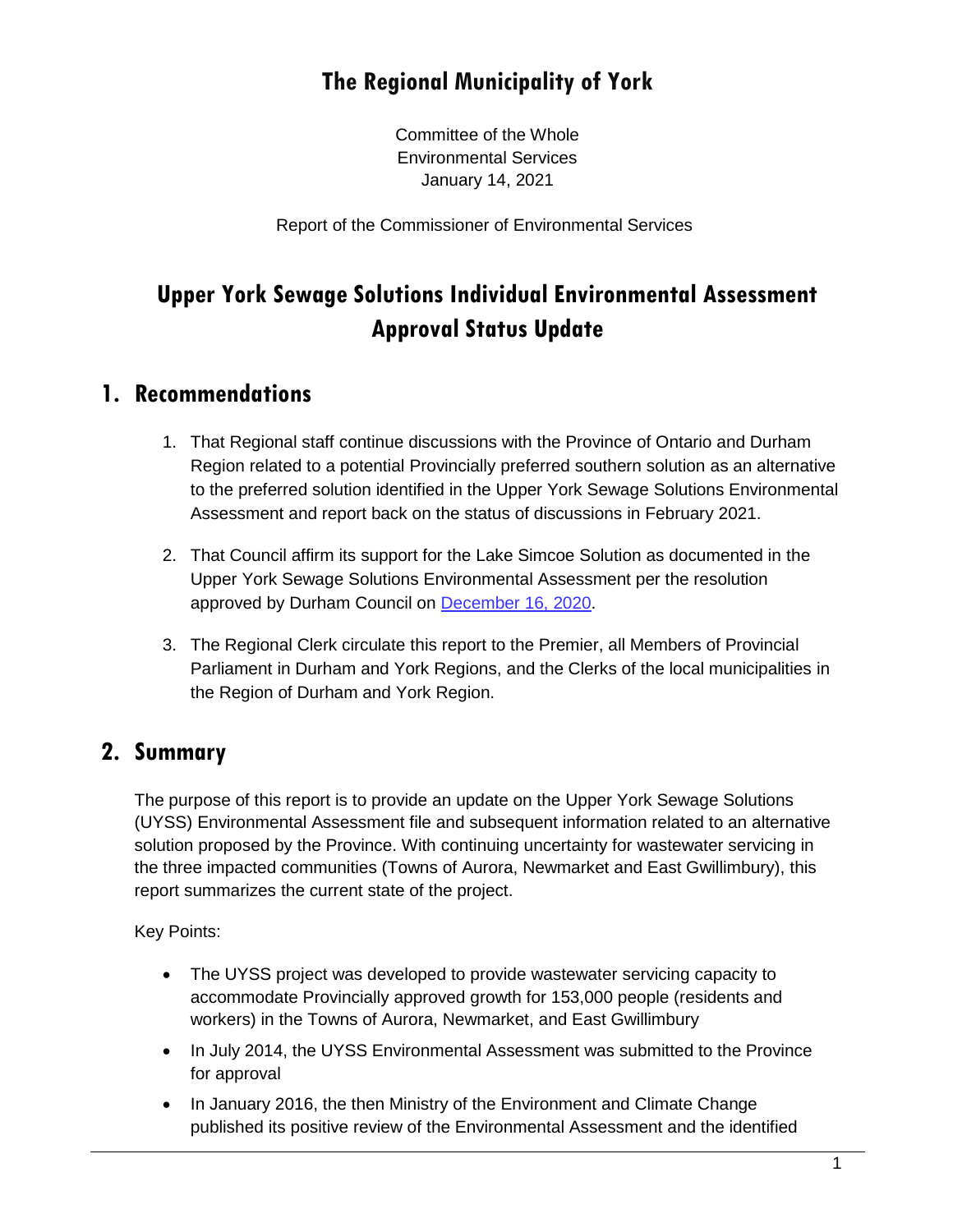preferred alternative (Ministry Review)

- In December 2016, the Region was informed that the Province had to complete the Crown's Duty to Consult obligation with Indigenous peoples
- In July 2020, the Chippewas of Georgina Island First Nation completed their Peer Review of the Environmental Assessment. The Peer Review did not contain any new information that would alter the findings of the Ministry Review
- On July 17, 2020, the Minister of Environment Conservation and Parks (Minister Yurek) sent a letter to Chairman Emmerson advising the Region that the Province is considering options, including a potential southern trunk sewer, as an alternative to the preferred alternative identified by the UYSS Environmental Assessment
- On December 2, 2020 Durham Works Committee approved the following resolution "Request from the Region of Durham that the Region of York affirm by Resolution its support for the Lake Simcoe Solution as Documented in the Upper York Sewage Solutions (UYSS) Environmental Assessmentadd resolution"

## **3. Background**

### **Upper York Sewage Solutions Environmental Assessment was completed in July 2014**

The UYSS project was developed to provide wastewater servicing capacity to accommodate Provincially approved growth for 153,000 people (residents and workers) in the Towns of Aurora, Newmarket, and East Gwillimbury. The proposed project includes a world-class Water Reclamation Centre in the Town of East Gwillimbury and a project-specific total phosphorus off-set program that would significantly reduce phosphorus levels in the Lake Simcoe watershed.

In July 2014, the UYSS Environmental Assessment was submitted to the Province for approval after completion of more than five years of extensive scientific study and consultation with the public, stakeholders and Indigenous peoples, including the Chippewas of Georgina Island First Nation. Following expected timelines, a decision on the approval was anticipated in February 2015.

In January 2016, the then Ministry of the Environment and Climate Change published its positive review of the Environmental Assessment and the identified preferred alternative. The Ministry Review stated that Ministry staff were satisfied that the Region properly completed the Environmental Assessment process and complied with the *Environmental Assessment Act.*

In December 2016, the Region was informed that the Province had to complete the Crown's Duty to Consult obligation with Indigenous peoples, advising that this process would delay project approval. At the time, senior Ministry staff advised this process would be completed by Summer 2017. Upon the Ministry's request in March 2017, the Region completed a voluntary Health Impact Assessment in consultation with the Chippewas of Georgina Island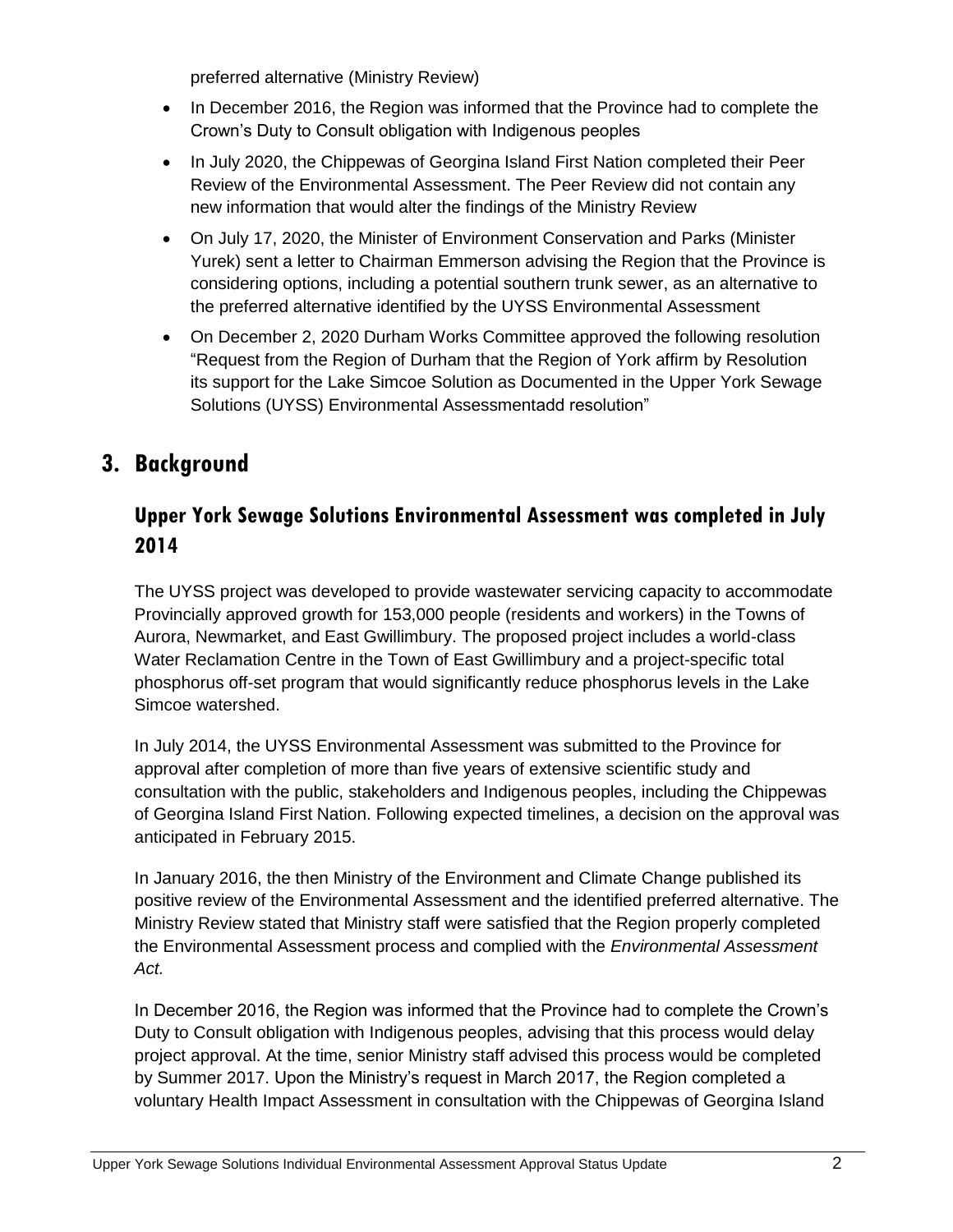First Nation in November 2018. The independent Health Impact Assessment found positive results in support of the Environmental Assessment and preferred alternative.

Communications and meetings among the Province, Region and the Chippewas of Georgina Island First Nation related to the Duty to Consult occurred and led to creation of a transfer payment agreement between the Province and the First Nation for review of the Environmental Assessment. This agreement was signed in October 2019.

## **The Chippewas of Georgina Island First Nation completed their Peer Review of the Environmental Assessment and provided no new information**

Since October 2019, the Chippewas of Georgina Island First Nation undertook their peer review of the UYSS Environmental Assessment, fully funded by the Province. The Chippewas of Georgina Island First Nation peer review was completed and submitted to the Province on June 30, 2020. The Region received a copy of the Chippewas of Georgina Island First Nation peer review in September 2020 and responded to the points raised. After the Region's review of the Chippewas of Georgina Island First Nation submission, no new information was identified that would change the positive conclusions of the Ministry Review of the UYSS Environmental Assessment released in 2016. Provincial staff have also confirmed this separately. The Region submitted its response to the Chippewas of Georgina Island First Nation peer review to the Ministry of Environment Conservation and Parks in November 2020.

### **Approval in principle for Disaster Mitigation and Adaptation (DMAF) Funding**

In 2018, the Region and the Lake Simcoe Region Conservation Authority (LSRCA) submitted an expression of interest to the Federal Government for a potential treatment facility on the Holland River designed to remove phosphorus generated in the Holland Marsh. The principle of the submission was that it would potentially serve as an alternative to the stormwater retrofits proposed in the UYSS and use DMAF and UYSS project funding to build the facility. With the federal funding, the resulting treatment facility would cost approximately the same as the proposed stormwater retrofits for the UYSS project but would beneficially remove many times more phosphorus (approximately several tonnes compared to a projected 500 kg). Leveraging Federal funding provides a significant benefit to UYSS project, the Region and Lake Simcoe.

During the spring of 2020, the Federal Government contacted the Region and requested submission of a full application for the Holland Marsh treatment facility in conjunction with a further funding round as part of the broader COVID-19 response and potential economic stimulus. The Region and LSRCA submitted a full application with the caveat that the Region could not fund their portion of the project without approval of the UYSS and the approved change from stormwater retrofits to the Holland Marsh treatment facility as part of the proposed Phosphorus off-set program. The Federal Government informed York Region and subsequently publicly announced in November 2020 that the DMAF submission was approved in principle. Further discussions would need to ensue on the balance of the funding.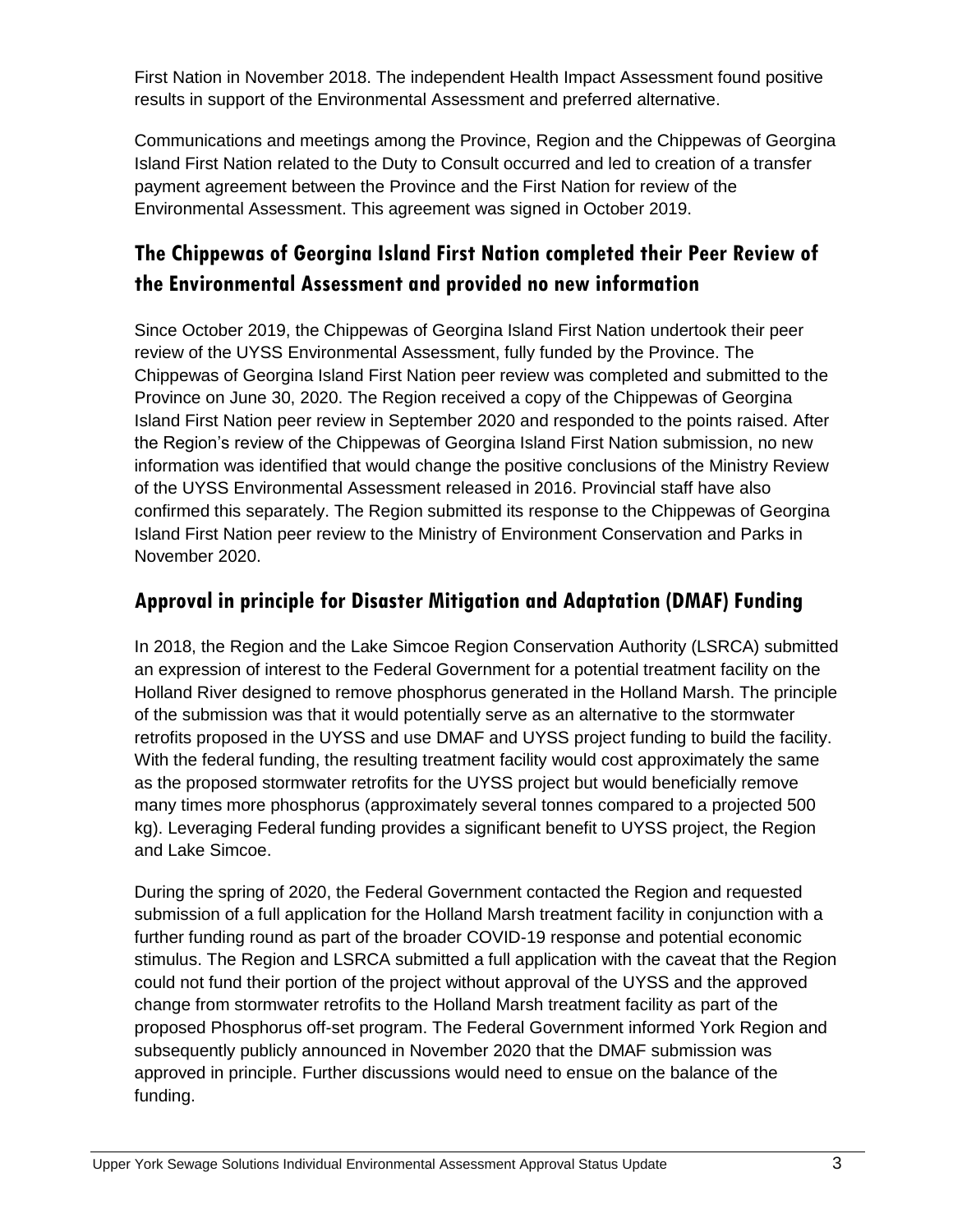## **July 17, 2020 letter from the Minister signals the Province is re-examining all options which may result in a southern sewer route**

[Minister Yurek's letter](https://yorkpublishing.escribemeetings.com/filestream.ashx?DocumentId=16833) to Chairman Emmerson advised the Region that the Province is considering all options, including a potential southern trunk sewer, as an alternative to the UYSS project. At this time, the Minister's letter and discussions with the Province have not provided the detail necessary to inform Council of the specific scope and impact of the Province's intentions for an alternate wastewater servicing solution or the means for implementing such a concept by 2026, the targeted in-service date. Currently, Region staff are seeking clarity on the Provincial approach to implement any alternative solution and a Provincial decision on the UYSS Environmental Assessment is still pending.

## **4. Analysis**

### **Region continues to advance discussions with the Province**

York Region continues to support and stand-by the UYSS Environmental Assessment and the identified preferred solution. The Region concluded that it is the best solution and a great opportunity for the Lake Simcoe watershed by providing several benefits. A Provincial staff review has supported these conclusions. Despite having a world class solution, rigorously determined through the UYSS Environmental Assessment process, the Region has engaged in discussions with the Province with the ultimate goal of establishing a viable servicing solution for the affected communities. Regional staff have endeavored to advance discussions with the Province to obtain details on the Province's positions and plans to explore an expedited alternative wastewater servicing solution involving a potential southern (Lake Ontario) alternative.

### **Province has engaged Durham Region given implications of a potential southern servicing solution**

The Province has communicated with Durham Region, who along with York Region, co-own Duffin Creek Plant and York Durham Sanitary Sewer Primary System, including the Primary Trunk Sewer. Provincial staff, at the Region's urging, have advised Durham Region of this Provincial initiative because of the co-ownership implications of a potential southern solution. Details of these discussions were provided to Durham Region Council in a staff report on [November 25, 2020.](https://icreate7.esolutionsgroup.ca/11111068_DurhamRegion/en/regional-government/resources/Documents/Council/Reports/2020-Committee-Reports/Works/2020-W-50.pdf) Durham Region Council provided authority to Durham Region staff to engage in further discussions with the Province to determine impacts and mitigating factors related to the Provincial proposal.

York Regional staff will continue to work with the Province, Durham Region, and affected Indigenous communities to determine an implementable solution to long-term servicing needs for the Towns of Aurora, Newmarket and East Gwillimbury. York Region continues to support the Environmental Assessment submitted to the Province in 2014. The Water Reclamation Centre meets the Province's imposed condition to include an "Innovative Wastewater Treatment Technologies (Innovative Alternative) such as development and use of a wastewater purification system and water recycling facilities to be located in The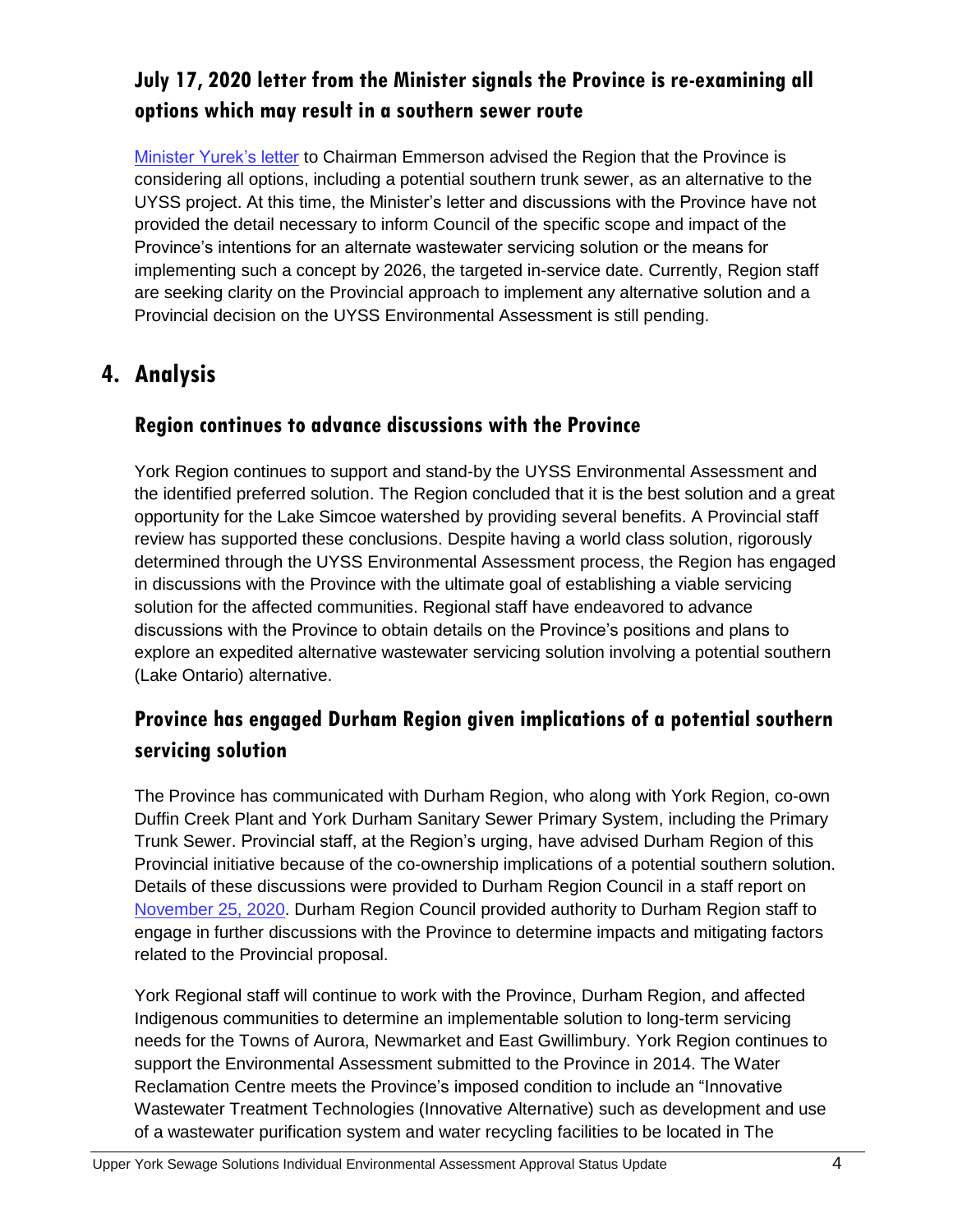Regional Municipality of York*".* The Region fully assessed and inventoried the potentially affected natural, built, social, economic and cultural environments as defined by the *Environmental Assessment Act* and established a solution that will provide a lasting benefit to the watershed. The Region still awaits a Provincial decision on the Individual Environmental Assessment. In accordance with the request from Durham Council it is recommended that Regional Council affirm its support for the Lake Simcoe Solution as documented in the Upper York Sewage Solutions (UYSS) Environmental Assessment.

## **5. Financial**

The 2020 Capital Program carries a total project cost for the UYSS project of \$628 million. Approximately \$100M has been spent to the end of 2020, \$475M remains in the 10-year plan for the proposed project. With an Environmental Assessment approval in early 2021, the project could have been ready for operation by the end of 2028.

A Provincial southern alternative has not been advanced through design or subjected to a rigorous cost analysis due to the early stages of work underway in response to the province's inquiry. Progressing with a large complex trunk sewer has not been contemplated in detail to date. A potential southern Lake Ontario alternative servicing solution was screened out during the comparison of the benefits and challenges of potential alternative servicing solutions during the UYSS Environmental Assessment process.

## **6. Local Impact**

### **Region is advancing Interim Solutions to mitigate approval delays**

The UYSS project remains critical for servicing Provincially mandated growth in the Towns of Aurora, Newmarket and East Gwillimbury. To support continued growth in these communities, on June 28, 2018, Council authorized an assignment of capacity for 10,500 persons due to the completion of two interim solutions:

- modifications to the Aurora Pumping Station Equalization Tank
- construction of a new Henderson Pumping Station

An additional capacity of 1,000 persons is reserved for Centres and Corridors in these three municipalities once the capacity provided by the interim solutions is complete. The Region remains committed to monitor system performance and investigate additional interim solutions. To assist local municipalities in managing and planning for long-term growth, staff will provide Council with a capacity monitoring report in 2021.

Further discussions are on-going with the three affected municipalities to consider feasible options to generate short-term wastewater capacity. Concepts include wastewater attenuation of peak flows, local private servicing, inflow and infiltration reduction and other infra-stretching options. These are being considered and advanced by Regional staff.